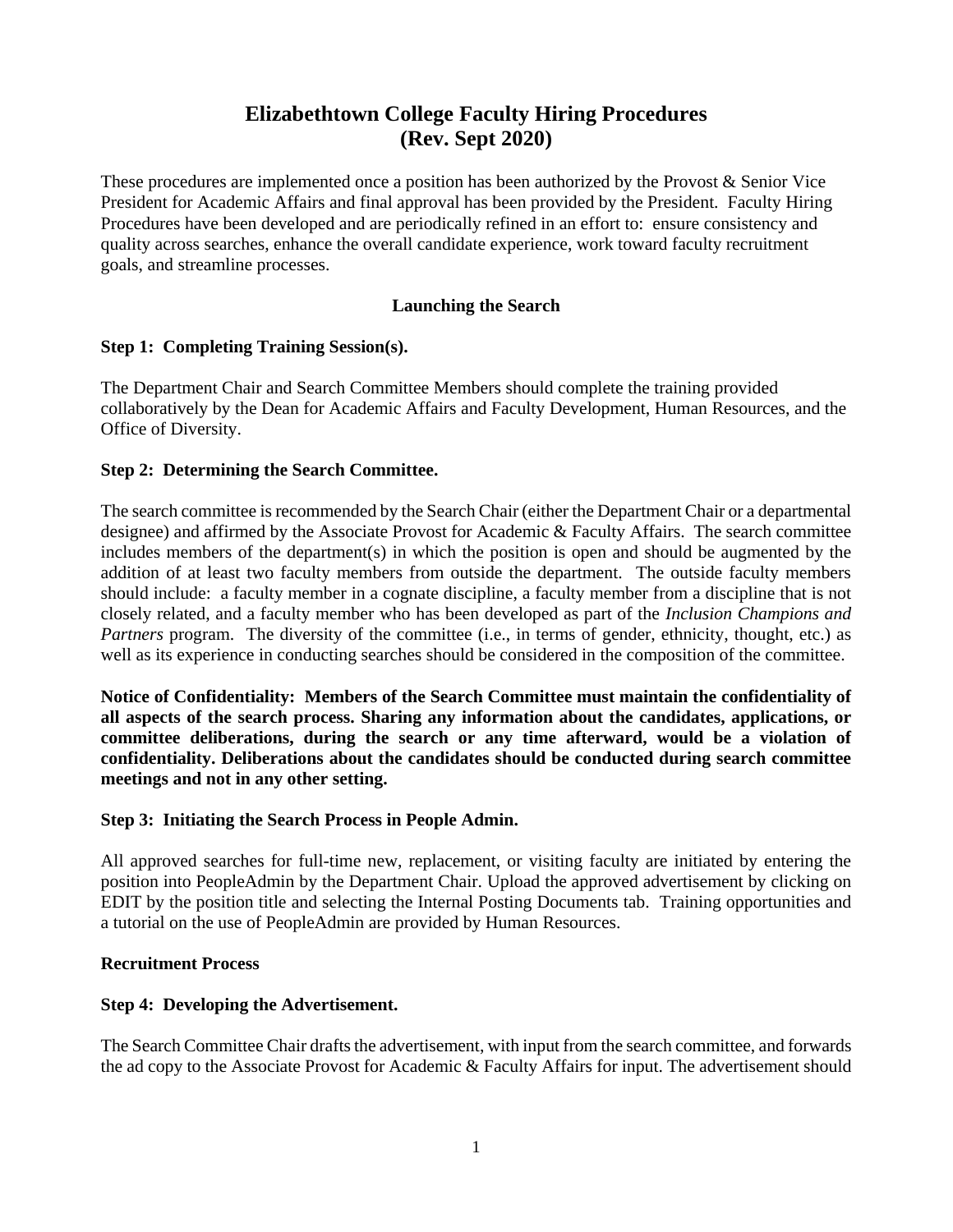be crafted to attract a strong and diverse pool of candidates.<sup>1,2</sup> The advertisement should indicate whether a credential is required or preferred. If a credential is required, the candidate must meet the requirement by the start of employment. The advertisement should clearly indicate whether a terminal degree is required and/or whether ABDs will be considered.

An advertisement for full-time positions should include the following information:<sup>3</sup>

- Discipline/sub-field(s), rank, start date, and tenure status.
- Expectations for teaching, advising, research and scholarly activity (for tenure track), and service.
- Preferred or required educational background.
- Preferred or required teaching experience.
- Preferred or required research experience and/or research potential (for tenure-track positions).
- Materials (e.g., CV, statement of teaching philosophy, scholarly plan, publications, letters of reference) to be submitted.
- Beginning date for review of applications.
- Affirmative action/equal opportunity statement. The following language should appear in all advertisements: *As an affirmative action/equal opportunity employer, Elizabethtown College is seeking candidates who will enhance the diversity of its faculty, staff and administration.*

Once the Associate Provost for Academic & Faculty Affairs has approved the final draft of the advertisement, it should be uploaded to PeopleAdmin into the Internal Posting Documents tab in order for final approval to be secured by Human Resources and the Provost & Senior Vice President for Academic Affairs.

The Office of Human Resources is responsible for placing position advertisements. Advertisements will be placed on the Human Resources website and in higher education and discipline-specific publications and/or electronic listings including HigherEdJobs, Hispanic Outlook, Diverse Issues in Higher Education, and The Chronicle of Higher Education. The Search Chair should consult with the Associate Provost for Academic & Faculty Affairs and the Employment Manager in Human Resources to discuss other venues for advertising the position. A full listing of advertising resources can be found on the Human Resources website under Forms and Resources/Hiring and Recruiting/Recruitment Resources.

## **Step 5. Enhancing the Applicant Pool through Outreach Efforts.**

The Search Chair should work collaboratively with the Associate Provost for Academic & Faculty Affairs, Human Resources, the Office of Diversity, and search committee members to establish an outreach strategy to strengthen and expand the applicant pool. Strategies could include:

 Announcing the opening to the faculty and staff at Elizabethtown and requesting help in locating applicants who might meet the qualifications of the position and bring greater diversity to the College.

<sup>1</sup> McMurtrie, B. How to Do a Better Job of Searching for Diversity. *The Chronicle of Higher Education* [Online] September 11, 2016.<https://www.chronicle.com/article/How-to-Do-a-Better-Job-of/237750>(accessed April 17, 2019) <sup>2</sup> Questions to Ask to Help Create a Diverse Applicant Pool. *The Chronicle of Higher Education* [Online] September

<sup>11, 2016.</sup> <https://www.chronicle.com/article/Questions-to-Ask-to-Help/237747> (accessed April 17, 2019)

<sup>3</sup> See *Search Committees: A Comprehensive Guide to Successful Faculty, Staff, and Administrative Searches, Second Edition* (Lee, C.D., editor), page 55, for a more comprehensive list.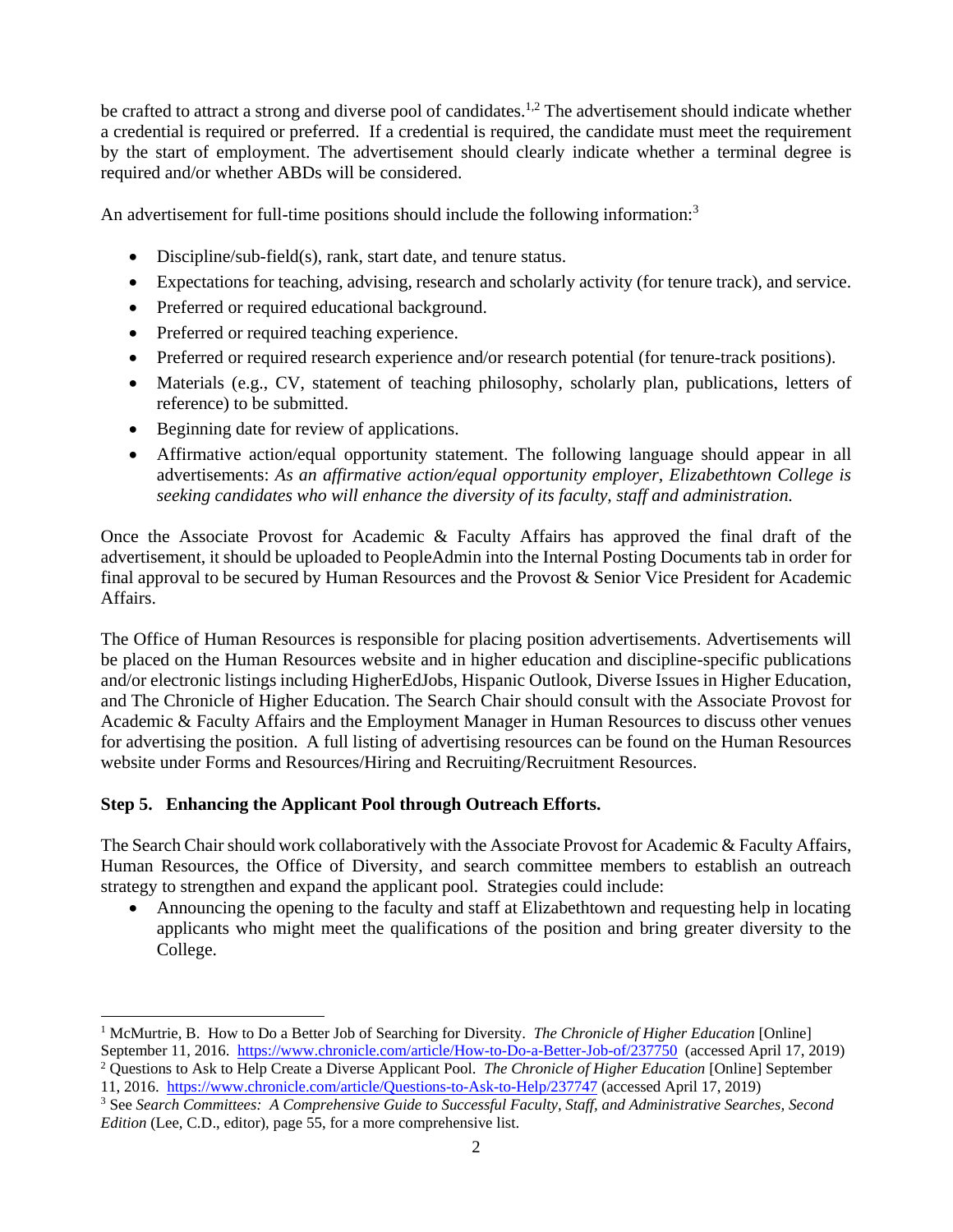- Requesting that the advertisement be posted in discipline-specific publications and other demographic-specific publications (e.g., Physician Assistant Education Association (PAEA).
- Reviewing the *Diverse Issues* databases to identify programs producing the greatest number of potential applicants from underrepresented groups and sending messages to directors of those and other programs.
- Drawing on professional networks to identify potential applicants.
- Taking advantage of recruitment opportunities at discipline-specific or other higher education meetings and conferences.
- Inviting the Director of Diversity to partner in recruiting at a professional conference.
- Working with Human Resources, the Associate Provost for Academic & Faculty Affairs and the Office of Diversity to explore additional strategies to attract applicants from underrepresented groups.

## **Step 6. Monitoring Applications.**

All applicant information is received through PeopleAdmin, and committee members will be able to review the materials in PeopleAdmin. Upon submission of materials, candidates receive through PeopleAdmin an acknowledgement message confirming receipt of their information.

## **Interview and Selection Process**

# **Step 7. Establishing the Evaluation Criteria and Screening Instruments.**

Using the position description and the organizational expectations and requirements as a guide, the Search Committee should establish the evaluation criteria and upload them to PeopleAdmin into the Internal Posting Documents tab for review and approval by the Associate Provost for Academic & Faculty Affairs and Human Resources.<sup>4</sup> It is helpful at this stage to identify which criteria will be used in the first stage of screening and which will be used in later stages of the screening. In addition, the Search Committee should establish the screening instruments that will be utilized during each stage of the process—initial screen of all applicants, phone/Zoom interviews, and on campus interviews.<sup>5</sup> The instruments utilized should be uploaded to PeopleAdmin for review by Human Resources and inclusion as part of the permanent search record.

## **Step 8. Developing a list of candidates, questions, and plan for initial interviews.**

Once the evaluation criteria and screening instrument have been established and applied, the search committee reviews applications to determine a list of candidates for first round interviews. The Search Chair indicates selected candidates in PeopleAdmin by moving them in the workflow based on their interview status, then uploads brief summary into the Internal Posting Documents tab on PeopleAdmin, the reason the individuals were selected and others were not. Human Resources & Associate Provost for Academic & Faculty Affairs conducts an independent review within two business days and may suggest additions to this initial list.

 $\overline{a}$ <sup>4</sup> See *Search Committees: A Comprehensive Guide to Successful Faculty, Staff, and Administrative Searches, Second Edition* (Lee, C.D., editor), page 64, for a list of general search criteria.

<sup>5</sup> Examples of screening instruments can be found in Chapter 9—"Screening and Evaluating Candidates" in *Search Committees: A Comprehensive Guide to Successful Faculty, Staff, and Administrative Searches, Second Edition* (Lee, C.D., editor).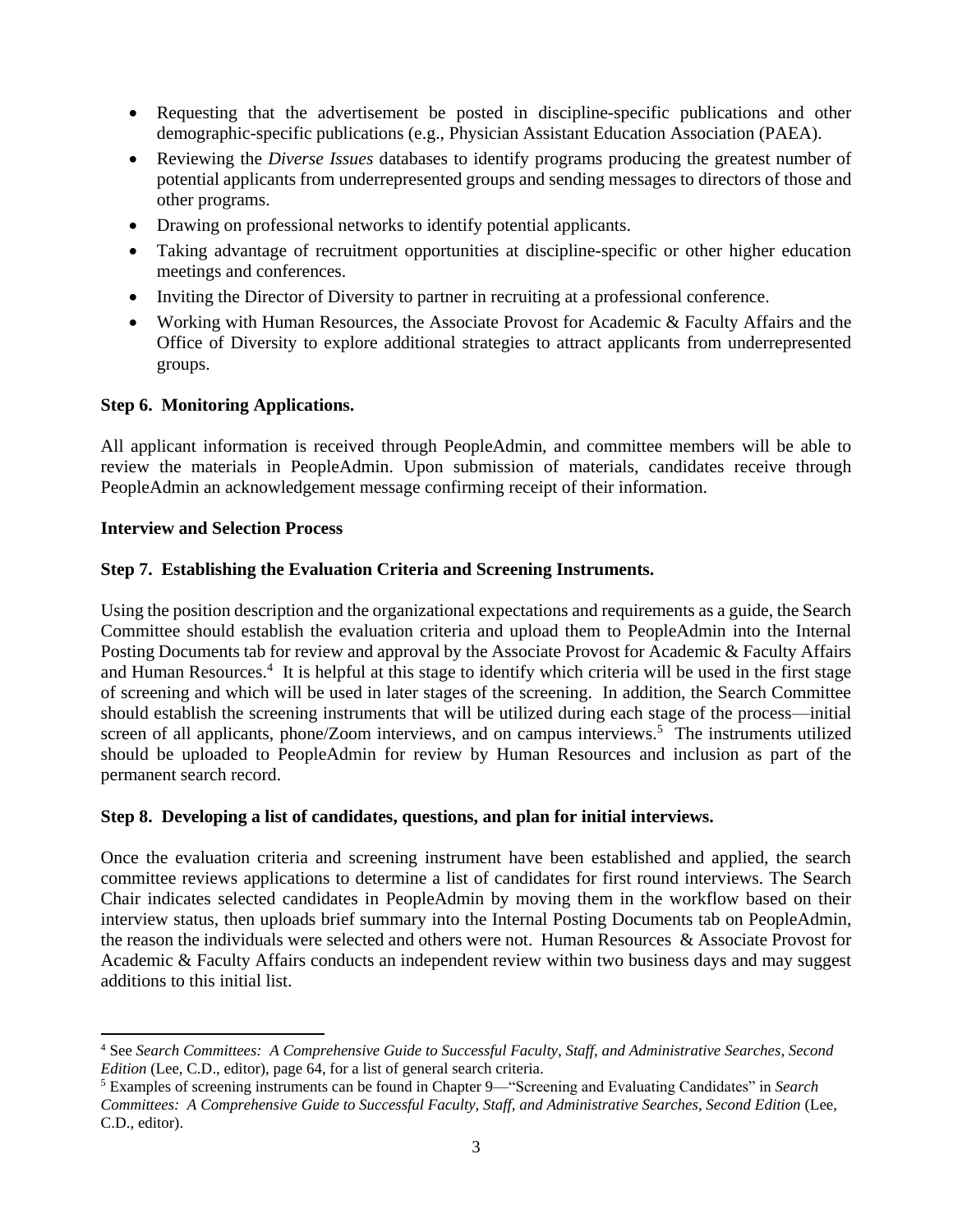The Search Committee should discuss the list with the Associate Provost for Academic & Faculty Affairs and discuss and determine whether candidates will be interviewed at a professional conference, by telephone, or by video conference (e.g., Zoom), this stage is known as the  $1<sup>st</sup>$  interview in PeopleAdmin. The Search Chair should also consult with the Associate Provost for Academic & Faculty Affairs about who among the search committee will conduct the initial interviews. Regardless of format, all interviews should be conducted by at least two members of the search committee, and a standard set of interview questions should be developed and uploaded to PeopleAdmin into the Internal Posting Documents tab. Interview questions must deal solely with the essential functions of the position, relate directly to the criteria, and must not concern personal information. *The Interview Checklist Dos and Don'ts* document provided by Human Resources located on the Human Resources website under Forms and Resources/Hiring and Recruiting/Faculty Hiring Process and Procedures should be reviewed by all Search Committee members before interviews commence.<sup>6</sup>

## **Step 9. Developing a list of candidates, questions, and plan for on-campus interviews.**

Once the evaluation criteria and screening instrument have been applied to identify the "short list" of candidates for on-campus interviews, this stage is known as in PeopleAdmin as the  $2<sup>nd</sup>$  interview. The Search Committee should recommend finalists for campus interviews to the Associate Provost for Academic & Faculty Affairs, along with a brief summary of the rationale/evaluation, which should also be uploaded to PeopleAdmin into the Internal Posting Documents tab. The appropriate number of finalists to invite to campus is determined in consultation with the Associate Provost for Academic & Faculty Affairs. For tenure track searches, it is typical that three finalists are invited to campus, but for visiting positions it is likely that fewer finalists will be brought to campus.

Campus visits  $(2<sup>nd</sup>$  interview) should be comparable for each finalist and should include: a teaching presentation, interviews with members of the department and Search Committee, a meeting with the Associate Provost for Academic & Faculty Affairs, a meeting with the Provost & Senior Vice President for Academic Affairs (for permanent positions), time with students (e.g., lunch or breakfast), and some introduction to the campus and the region. Interview questions should be developed in advance of the campus visit and uploaded to PeopleAdmin into the Internal Posting Documents tab for inclusion in the search record. A well designed campus visit will minimize the redundancy in questions asked of a candidate by various constituencies, but rather, will leverage different meetings to secure different types of information. The Search Committee should establish a clear plan for soliciting feedback from all constituencies who meet with the candidates. Additional administrative details about the planning and execution of the campus visit are provided as a separate document.

## **Step 10. Completing Reference Checks.**

 $\overline{a}$ 

As part of the selection process and prior to recommendation(s) for hire, at least two reference checks (extending beyond review of reference letters) must be completed by a single search committee member on all finalists. Reference calls are an important means by which the Search Committee can learn more about finalists. Calls can be made either before an invitation to campus, in preparation for the scheduled campus interviews, or following campus interviews. Best practices are to request from the candidates three to five additional reference recommendations from which the Search Committee member can choose

<sup>6</sup> Elizabethtown College Human Resources Office "Interview Checklist Dos And Don'ts" [https://www.etown.edu/offices/human-resources/forms-resources/Dos\\_Donts.pdf](https://www.etown.edu/offices/human-resources/forms-resources/Dos_Donts.pdf) (Accessed April 17, 2019)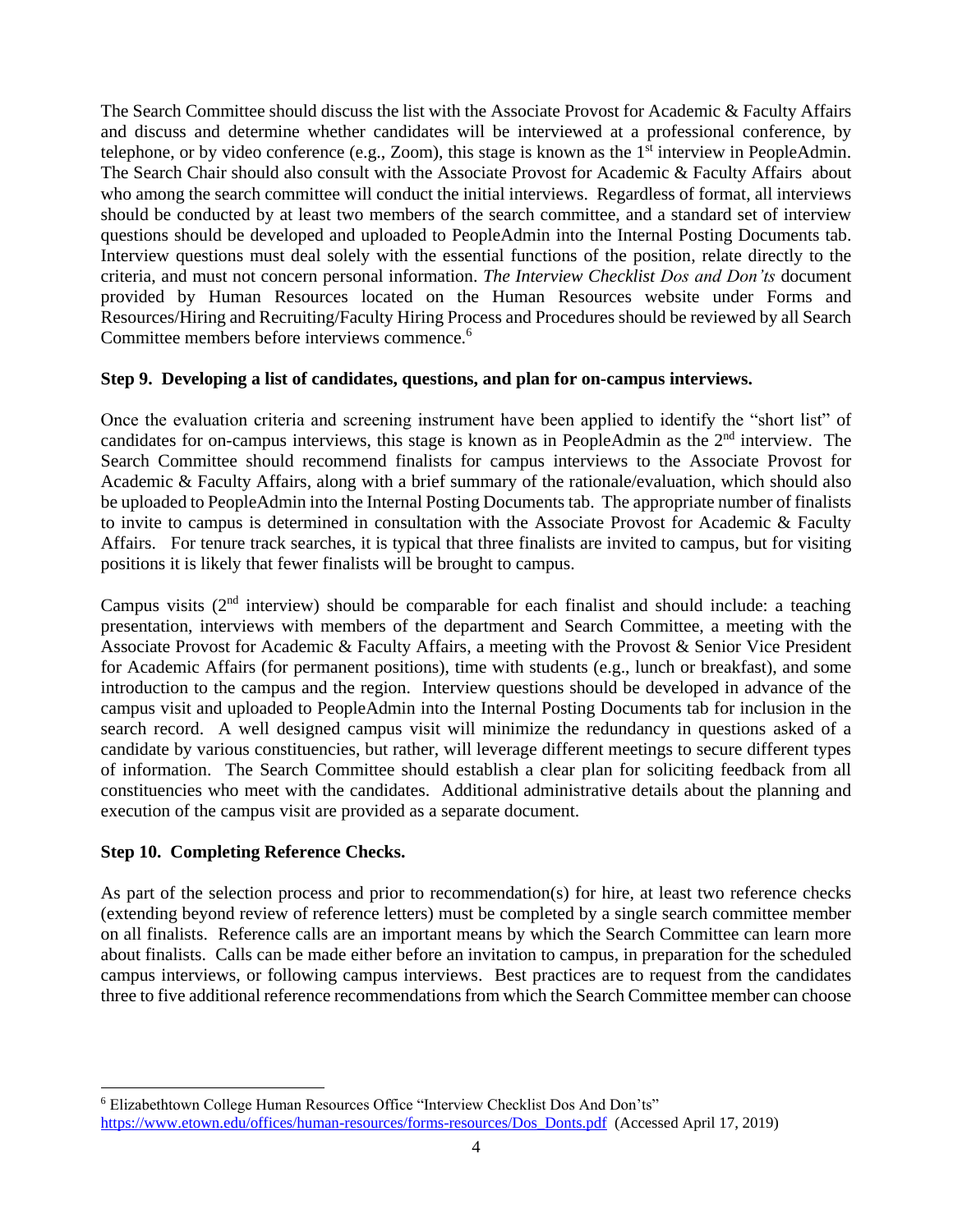to ask a series of standard questions. <sup>7</sup> Reference questions should be uploaded to PeopleAdmin into the Internal Posting Documents tab for inclusion in the search record. If the Search Committee chooses to make use of additional checks such as scanning social media, it is important that the same review be conducted for all candidates and at the same point during the search process. For reference, a Telephone Reference Check document provided by Human Resources is located on the Human Resources website under Forms and Resources/Hiring and Recruiting/Faculty Hiring Process and Procedures.

## **Step 11. Making the Recommendation to the Associate Provost for Academic & Faculty Affairs and Provost & Senior Vice President for Academic Affairs.**

The chair of the Search Committee should provide the official committee recommendation to the Associate Provost for Academic & Faculty Affairs in writing, along with the rationale for the recommendation. The Associate Provost for Academic & Faculty Affairs will share both the Committee recommendation and his/her recommendation with the Provost & Senior Vice President for Academic Affairs, who makes the final determination about extending an offer. The Associate Provost for Academic & Faculty Affairs or Provost & Senior Vice President for Academic Affairs may seek additional information in order to understand the committee's recommendation and will meet with the Chair or the full Search Committee if they have concerns or reservations about the recommendation.

Once approval to extend an offer has been secured, the Associate Provost for Academic & Faculty Affairs prepares an offer which is approved by the Provost & Senior Vice President for Academic Affairs. The Associate Provost for Academic & Faculty Affairs will benchmark the salary range using CUPA-HR data and other relevant benchmarking information. If the Department Chair has discipline-specific information that might help in determining a recommended salary range and/or information about unique space needs, a recommendation related to lateral credit, etc., that information should be shared with the Associate Provost for Academic & Faculty Affairs at this stage if not before.

The Associate Provost for Academic & Faculty Affairs extends the offer to the candidate and discusses salary, rank, lateral credit, start-up needs, and other terms, including the necessary background checks. The Associate Provost for Academic & Faculty Affairs will notify the department chair when the offer has been extended, when verbal commitment has been received, and when a signed contract letter has been received. The search remains open until a signed appointment letter has been returned.

## **Notifying Candidates and Closing the Search**

Once the Associate Provost for Academic & Faculty Affairs notifies the Search Committee Chair that a signed contract letter has been received, the Chair should communicate with the all applicants who were interviewed, both via phone and campus finalists that the search has been completed and that another candidate has been selected. The Search Committee Chair is responsible for moving all applicants in the workflow according to their status (1st interview,  $2<sup>nd</sup>$  interview, withdrawn, not interviewed/not hired. Following that professional courtesy, the Employment Manager in Human Resources should be notified in order that the search can be closed in PeopleAdmin. This final step ensures that all candidates receive notification that the search has been completed.

Any printed application materials, notes, or records of the search should be shredded.

 <sup>7</sup> See "Telephone Reference Check" provided by Elizabethtown College Human Resources for some suggested questions. <https://www.etown.edu/offices/human-resources/forms-resources/Reference%20Checks.pdf> (Accessed April 17, 2019)